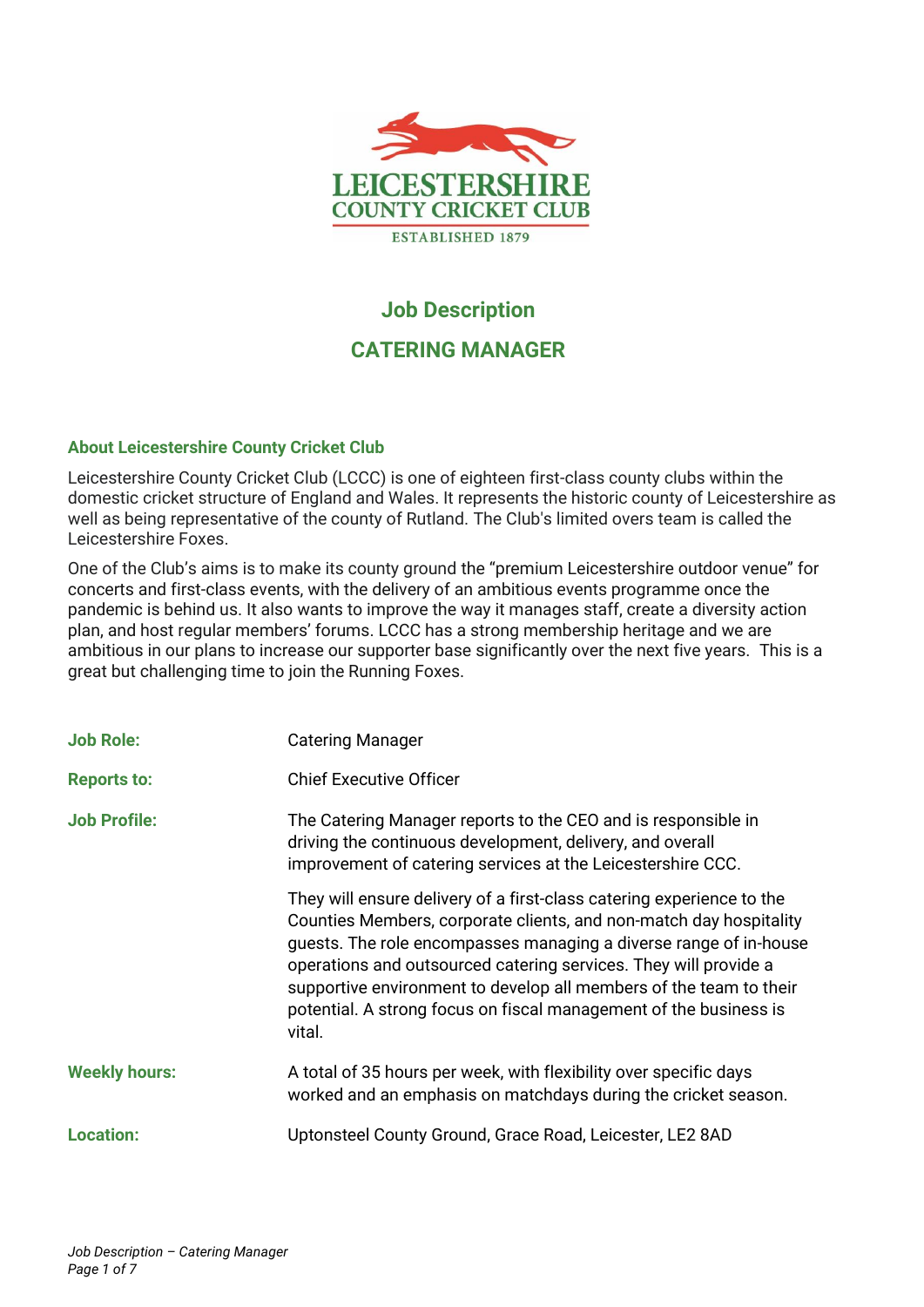# **Key Responsibilities:**

- 1. Lead the management and development of all catering services to contribute to the overall Club business strategy.
- 2. Develop and lead with the implementation of operational plans, through the management team on all catering services.
- 3. Control and monitor the financial performance of the business and deliver on pre budgeted targets.
- 4. Ensure all food is prepared fresh and to a high standard through a close working relationship with the Kitchen team and personal monitoring at point of delivery.
- 5. Establish and maintain good working relationships with individuals at all levels within the Club, and our client organisations.
- 6. Implement and maintain the Statutory and Company standards of hygiene compliance, health and safety, security, and take any action as is necessary.

### **Key Tasks:**

- 1. Management team development and support
- 2. Oversee purchasing dry / wet stock, maintain stock control systems, and value monthly
- 3. Implement strong controls on tariffs and selling price to maintain agreed margins.
- 4. Ensure communication with all clients is always prompt and effective.
- 5. Ensure the catering team both sell and deliver the customer promise.
- 6. Monthly Financial and Business reporting delivered to the CEO on time and accurately.

# **Catering operational duties will include:**

- 1. Oversee food and beverage purchasing
- 2. Oversee food & beverage stock control
- 3. Oversee pre & post Costings
- 4. Monitoring of Gross Profitability
- 5. Management of operational costs
- 6. Risk Assessment evaluation as required
- 7. Undertake internal auditing as required
- 8. Assist in staff training, recruitment, and induction
- 9. Duty Management responsibilities as required to include Building Security
- 10. Third party client invoicing
- 11. Daily financial record keeping and communicating with Finance department on audit trail.
- 12. Ensure adherence to all licensing conditions, health & safety regulations including HACCP & COSHH. Adopting a practical approach to maintenance and repair, consulting with the Operations Manager always.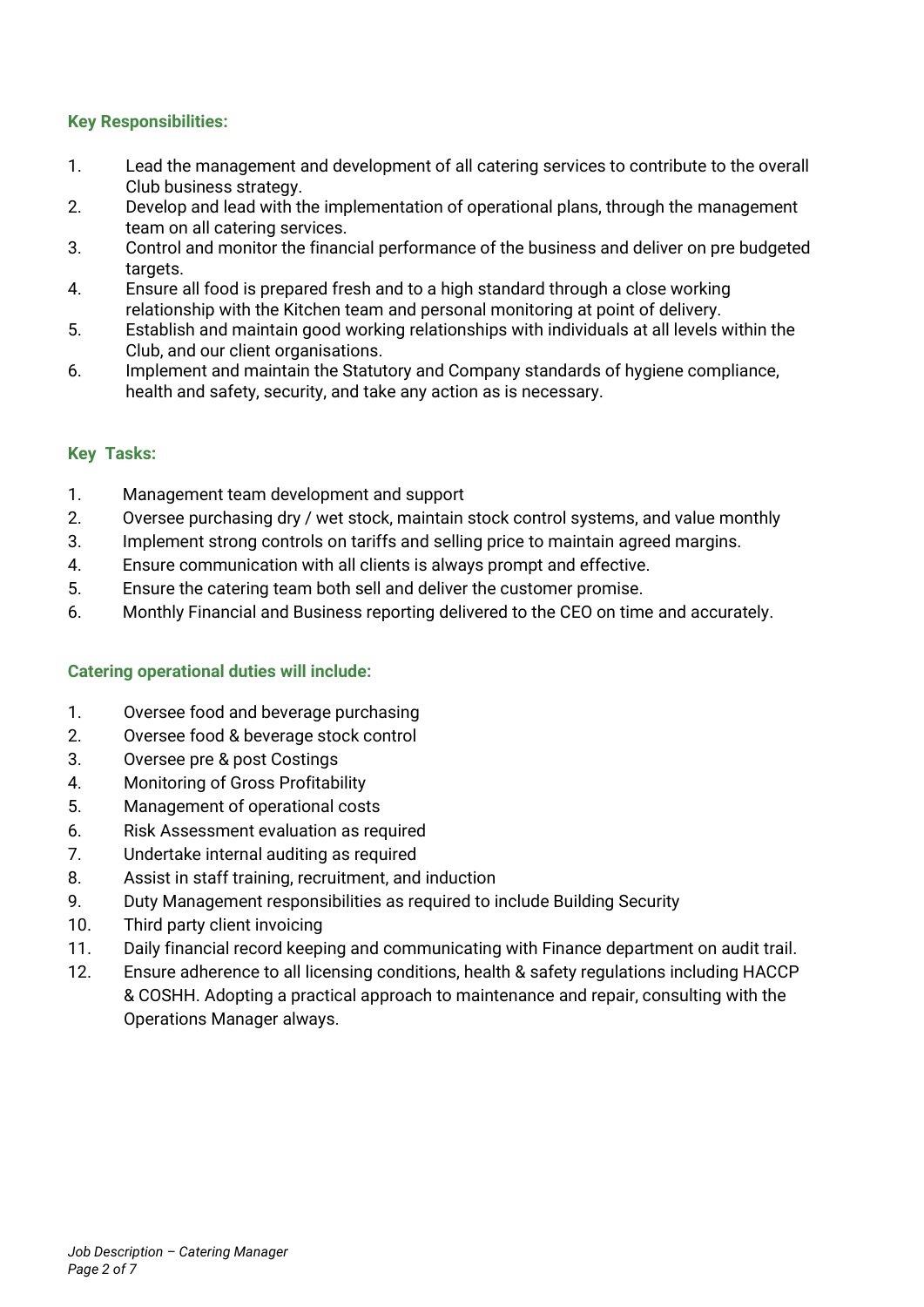# **What are we looking for:**

- Someone with a proven record within the Hospitality industry, with a background in hotels,
- Conference & Banqueting or Sports Stadia Hospitality sectors? A desire to self-develop and develop those around them.
- Take catering services at Leicestershire CCC to the next level.
- Someone who understands all licensing conditions, health & safety regulations including HACCP & COSHH.
- Love providing great service and meeting and talking to new people.
- Is highly organised and accurate in everything they do.
- Is able to juggle a number of pieces of work at any time and deliver to deadlines.
- Computer literate.
- Able to build effective relationships, internally and externally.
- Able to manage marketing and social media tools.
- Holds a record of academic learning relevant to the needs of the position.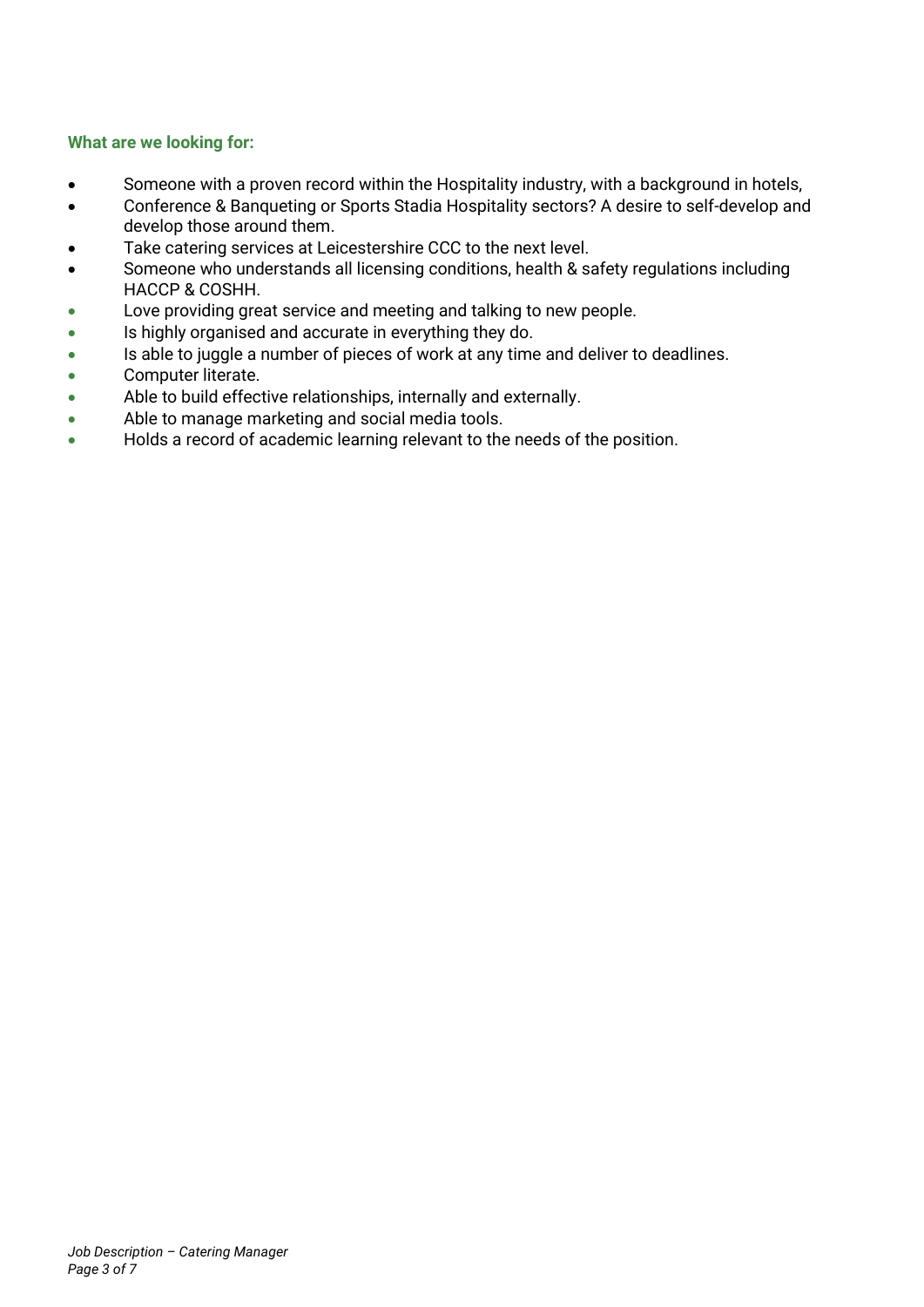# **Person Specification**

*In your application, tell us how you meet the following criteria, using examples to provide some context for us.*

|                                                                                                                    | <b>Essential</b> | <b>Desirable</b> |
|--------------------------------------------------------------------------------------------------------------------|------------------|------------------|
| HNC Hospitality Operations or HND Hospitality Management<br>Or 706/1 and 706/2 or Level 3 NVQ Professional Cookery |                  |                  |
| Personal Licence - Licensing Act 2003                                                                              |                  |                  |
| Level 3 Supervising Food Safety in Catering                                                                        |                  |                  |
| Proven experience of management in a high-volume commercial Food and<br>Beverage operation                         |                  |                  |
| Experience of leadership and staff supervision                                                                     |                  |                  |
| Experience of working in industrial kitchen                                                                        |                  |                  |
| Experience of delivering training and assessment of trainees                                                       |                  |                  |
| Wide and varied culinary knowledge                                                                                 |                  |                  |
| Knowledge of legislative requirements relating to the cateringindustry                                             |                  |                  |
| Strong customer focus                                                                                              |                  |                  |
| Flexible approach to work                                                                                          |                  |                  |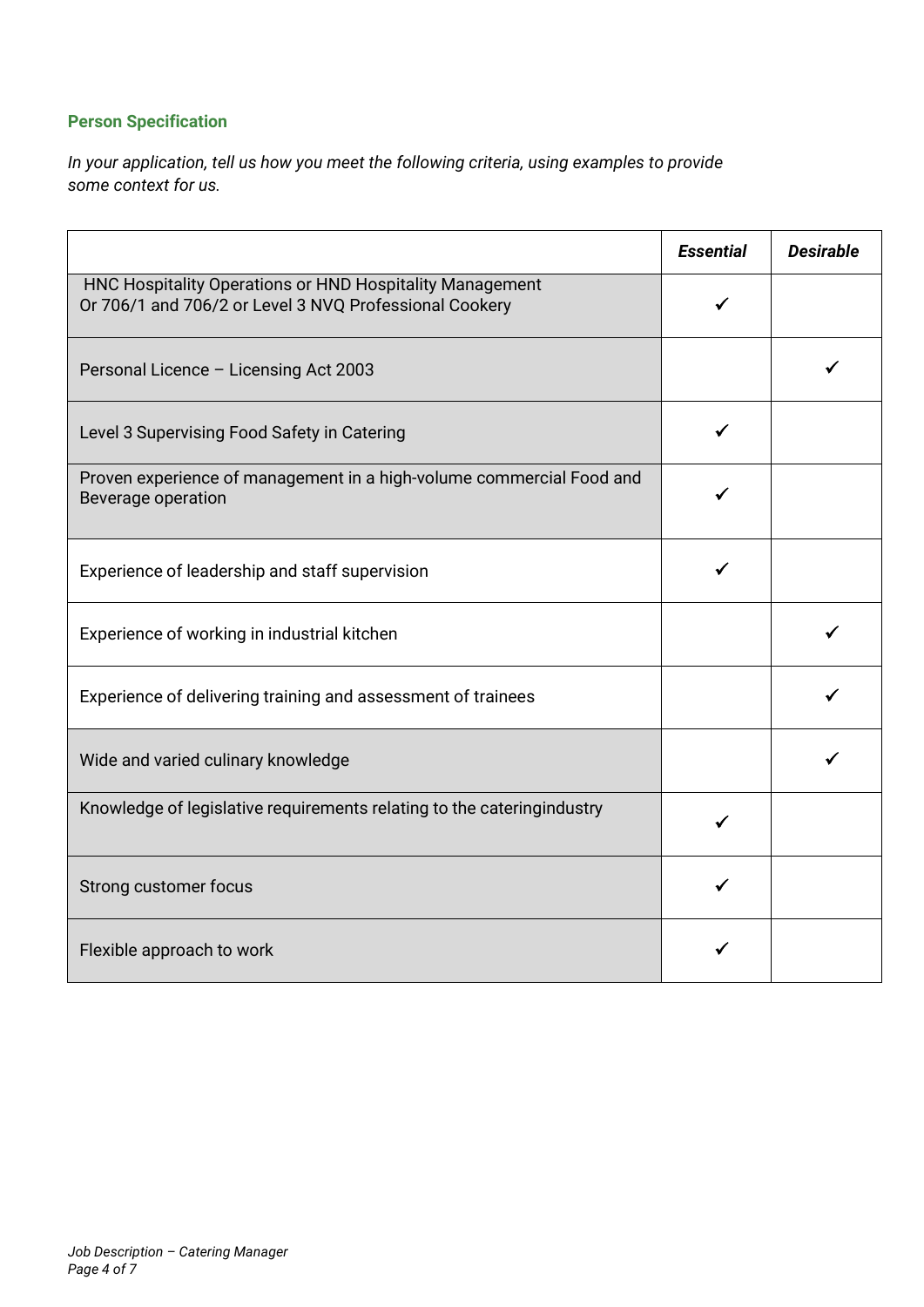# **To apply:**

Please send your Curriculum Vitae with covering letter to Jacqui Dean, Administration and Governance Manager at [jacquidean@leicestershireccc.co.uk](mailto:jacquidean@leicestershireccc.co.uk)

Closing date: 5.00pm, Friday 18th February 2022

# **Equal Opportunities in Employment Policy Statement**

Leicestershire County Cricket Club will ensure that all existing and potential employees receive equal consideration, and is committed to the elimination of unlawful or unfair discrimination on the grounds of gender, race, disability, colour, ethnic and national origin, nationality, sexuality, marital status, responsibility for dependents, religion, trade union activity and age.

It is the intention of Leicestershire County Cricket Club that its work force, at all levels, should reflect the composition of the city's population. To achieve this Leicestershire County Cricket Club will take active and positive steps to eliminate discrimination and to promote equality in employment.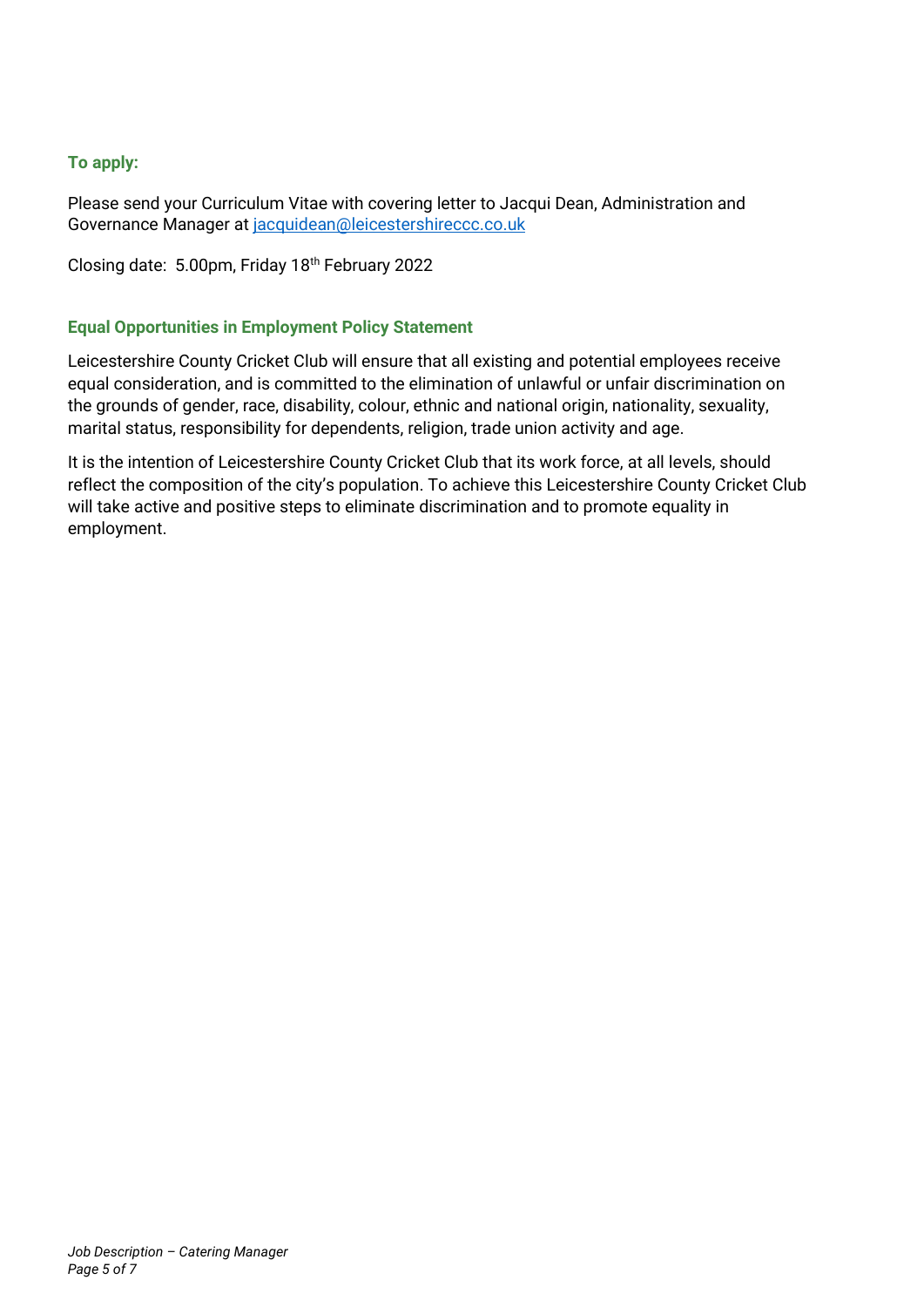

# **Staff Benefits at Leicestershire County Cricket Club**

### **Annual Leave**

Full-time employees receive an annual leave entitlement of 25 days per annum, plus one additional day for your birthday, in addition to public holidays, giving a total of 34 days per annum. For parttime staff, their holiday entitlement is pro-rata the entitlement of a full-time employee. Staff are required to reserve three or four days holiday to be taken between the Christmas and New Year period, depending how the calendar year falls.

### **Complimentary Staff Memberships**

Two complimentary memberships are offered to staff each year but this is not contractual.

### **Eye Tests**

Eye tests are provided to staff working with Display Screen Equipment (DSE) for more than one hour per day and basic spectacles provided if they are required for DSE work. The eye test offered is enhanced to include Optomap Retinal Photography.

### **Life Assurance**

We will provide you with life assurance which in the event of your death while employed by us shall pay to your chosen beneficiaries a sum equal to 3 times your current basic annual salary.

### **Pension Scheme**

We operate a qualifying workplace pension scheme which meets the requirements of automatic enrolment. If you are eligible you will be enrolled from the start of your employment. You may opt out of the scheme but you will be automatically enrolled again every three years.

Employee contributions are 5% (net cost to a basic rate taxpayer is 4%) and employer contributions are 3%.